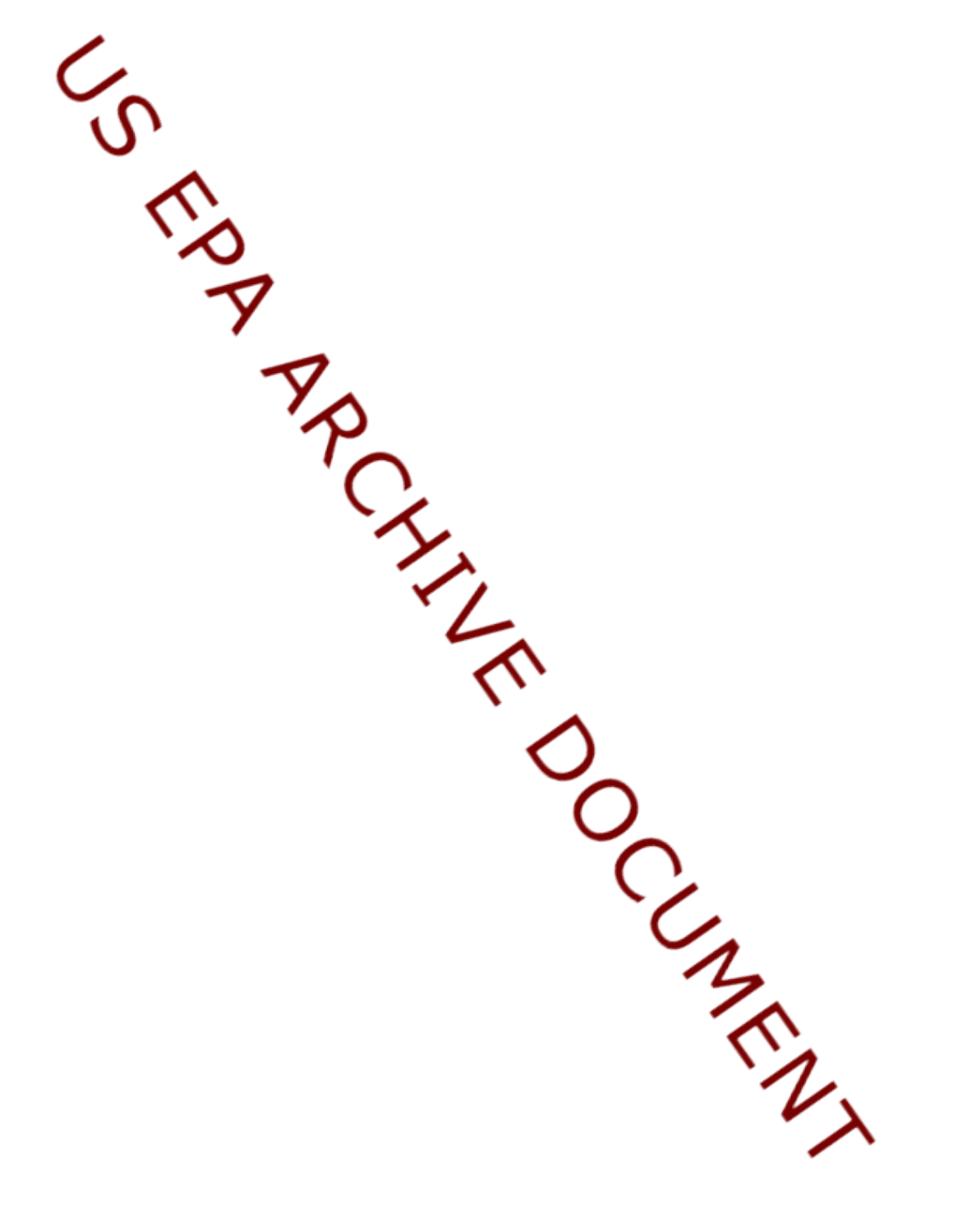# **Consumer Factsheet on: PENTACHLOROPHENOL**

#### [List of Contaminants](http://www.epa.gov/safewater/hfacts.html)

 As part of the Drinking Water and Health pages, this fact sheet is part of a larger publication: **National Primary Drinking Water Regulations** 

 States Environmental Protection Agency (EPA). This is a factsheet about a chemical that may be found in some public or private drinking water supplies. It may cause health problems if found in amounts greater than the health standard set by the United

## **What is Pentachlorophenol and how is it used?**

 Pentachlorophenol (PCP) is a white organic solid with needle-like crystals and a phenolic odor. The greatest use of pentachlorophenol is as a wood preservative (fungicide). Though once widely used as an herbicide, it was banned in 1987 for these and other uses, as well as for any over-the-counter sales.

 The list of trade names given below may help you find out whether you are using this chemical at home or work.

#### **Trade Names and Synonyms:**

 Dowicide 7 Santophen 20 PCP Penchlorol Permasan **Fungifen** Grundier arbezol Lauxtol Liroprem **Chlon** Dura Treet II **Woodtreat** Penta Ready Penta WR Forpen-50 Ontrack WE Herbicide Ortho Triox Osmose WPC Watershed WP Weed and Brush KillerH

# **Why is Pentachlorophenol being Regulated?**

 based solely on possible health risks and exposure, are called Maximum Contaminant Level Goals. In 1974, Congress passed the Safe Drinking Water Act. This law requires EPA to determine safe levels of chemicals in drinking water which do or may cause health problems. These non-enforceable levels,

 would not cause any of the potential health problems described below. The MCLG for pentachlorophenol has been set at zero because EPA believes this level of protection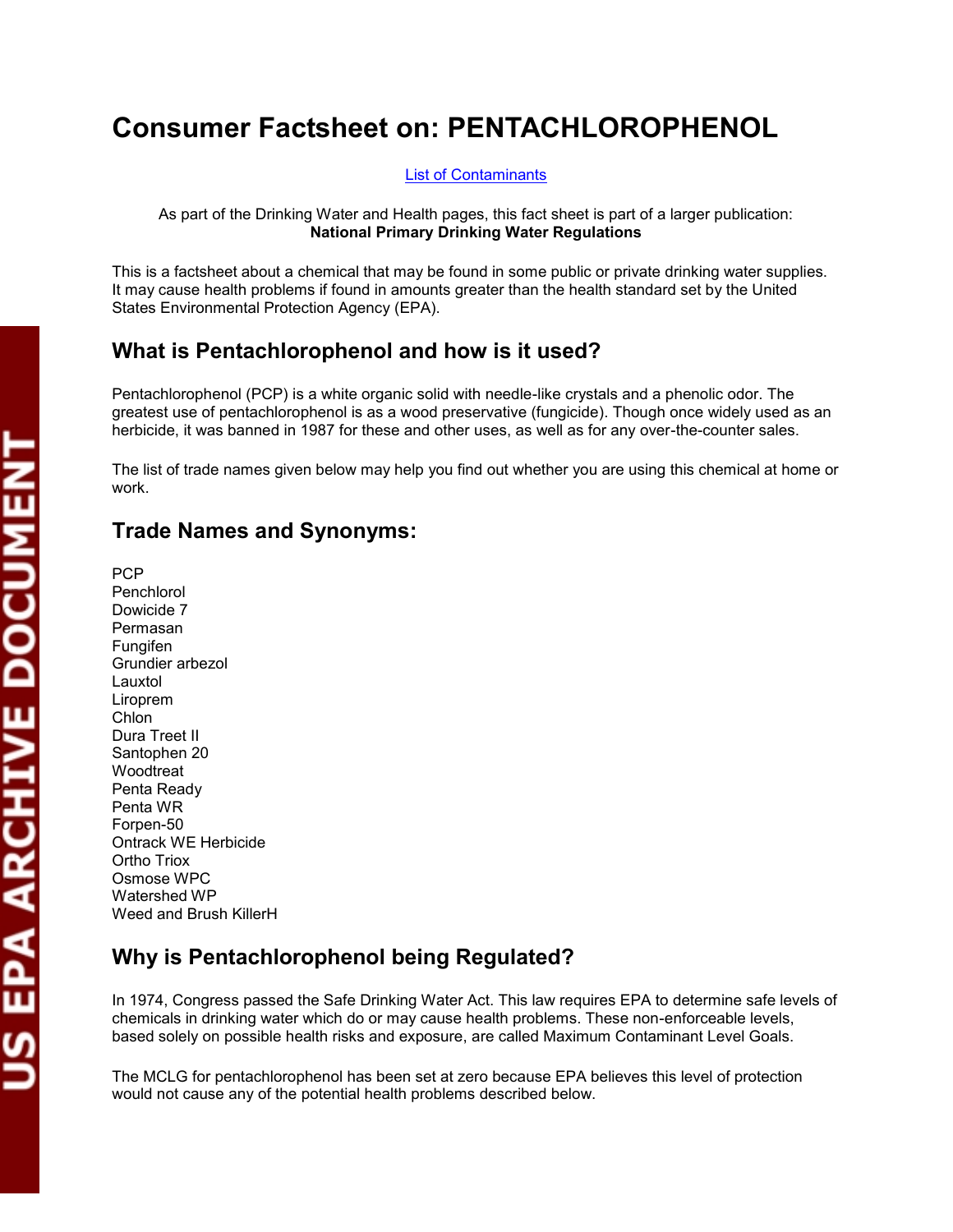Based on this MCLG, EPA has set an enforceable standard called a Maximum Contaminant Level (MCL). MCLs are set as close to the MCLGs as possible, considering the ability of public water systems to detect and remove contaminants using suitable treatment technologies.

 contaminant should it occur in drinking water. The MCL has been set at 1 part per billion (ppb) because EPA believes, given present technology and resources, this is the lowest level to which water systems can reasonably be required to remove this

These drinking water standards and the regulations for ensuring these standards are met, are called National Primary Drinking Water Regulations. All public water supplies must abide by these regulations.

# **What are the Health Effects?**

 people are exposed to it at levels above the MCL for relatively short periods of time: damage to the central nervous system Short-term: EPA has found pentachlorophenol to potentially cause the following health effects when

 levels above the MCL: reproductive effects and damage to liver and kidneys; cancer. Long-term: Pentachlorophenol has the potential to cause the following effects from a lifetime exposure at

#### **How much Pentachlorophenol is produced and released to the environment?**

 1993, according to EPA's Toxic Chemical Release Inventory, releases to land and water totalled nearly Production of pentachlorophenol was 45 million lbs in 1983. It may be released to the environment as a result of its manufacture, storage, transport, or use as an industrial wood preservative. From 1987 to 100,000 lbs.

 the greatest volume of releases occurred at a military munitions plant in Nevada. The most widespread releases were primarily from wood preserving industries in many states. However,

#### **What happens to Pentachlorophenol when it is released to the environment?**

 When released to soil or water, PCP will be slowly broken down by microbes and may gradually leach into ground water. If released in water, it will adsorb to sediment, or be degraded by sunlight. Its accumulation in fish will be moderate.

# **How will Pentachlorophenol be Detected in and Removed from My Drinking Water?**

 pentachlorophenol is present above 0.04 ppb. If it is present above this level, the system must continue to The regulation for pentachlorophenol became effective in 1992. Between 1993 and 1995, EPA required your water supplier to collect water samples every 3 months for one year and analyze them to find out if monitor this contaminant.

 reduce the amount of pentachlorophenol so that it is consistently below that level. The following treatment If contaminant levels are found to be consistently above the MCL, your water supplier must take steps to methods have been approved by EPA for removing pentachlorophenol: Granular activated charcoal.